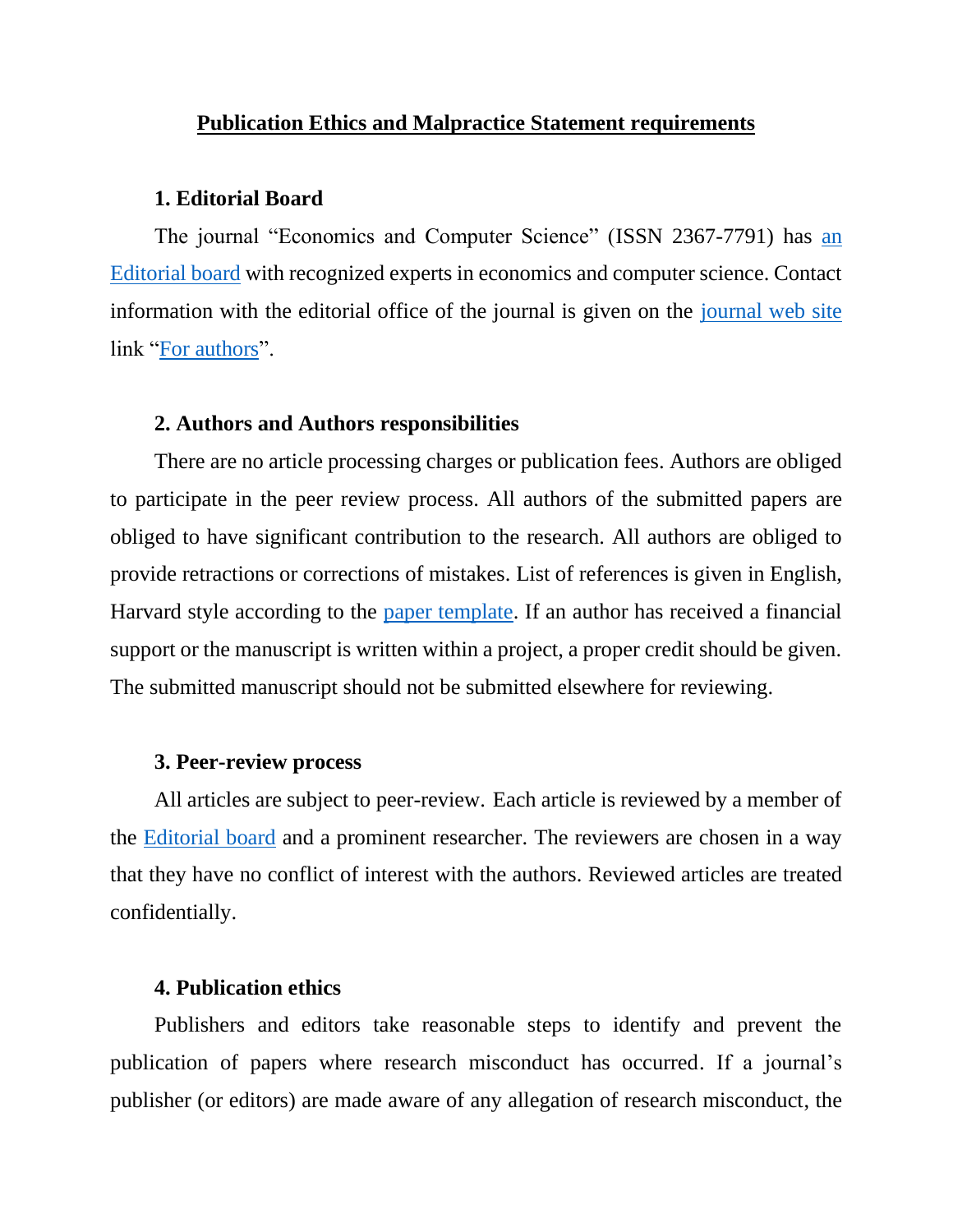publisher (or editors) deal with allegations appropriately. The reviews from reviewers are sent back to the authors of the submitted articles. Publishers and editors are willing to publish corrections, clarifications, retractions and apologies when needed.

## **5. Copyright and Access**

The journal and the articles are distributed over the [CC BY license.](https://creativecommons.org/licenses/by/4.0/) Journal articles are visible online full-text without any fees. The [Open access policy](http://eknigibg.net/Open_access_policy.pdf) in published on the [journal's web site.](http://eknigibg.net/index.php?route=information/information&information_id=8)

## **6. Archiving**

The journal is archived automatically by backups by "Sky super hosting" [\(www.superhosting.bg\)](http://www.superhosting.bg/). Individual issues are kept by the co-editors in chief and by the person who makes the prepress of the journal.

### **7. Ownership and management**

The journal "Economics and Computer Science" is owned and managed by "Knowledge and business – Varna" (VAT number: BG201700477).

#### **8. Web site**

The web site of the journal "Economics and Computer Science" is: [http://eknigibg.net/index.php?route=information/information&information\\_id=8](http://eknigibg.net/index.php?route=information/information&information_id=8)

## **9. Publishing schedule**

The journal has regular publishing schedule (two issues per year – one issue in June and in one issue in December) since 2020.